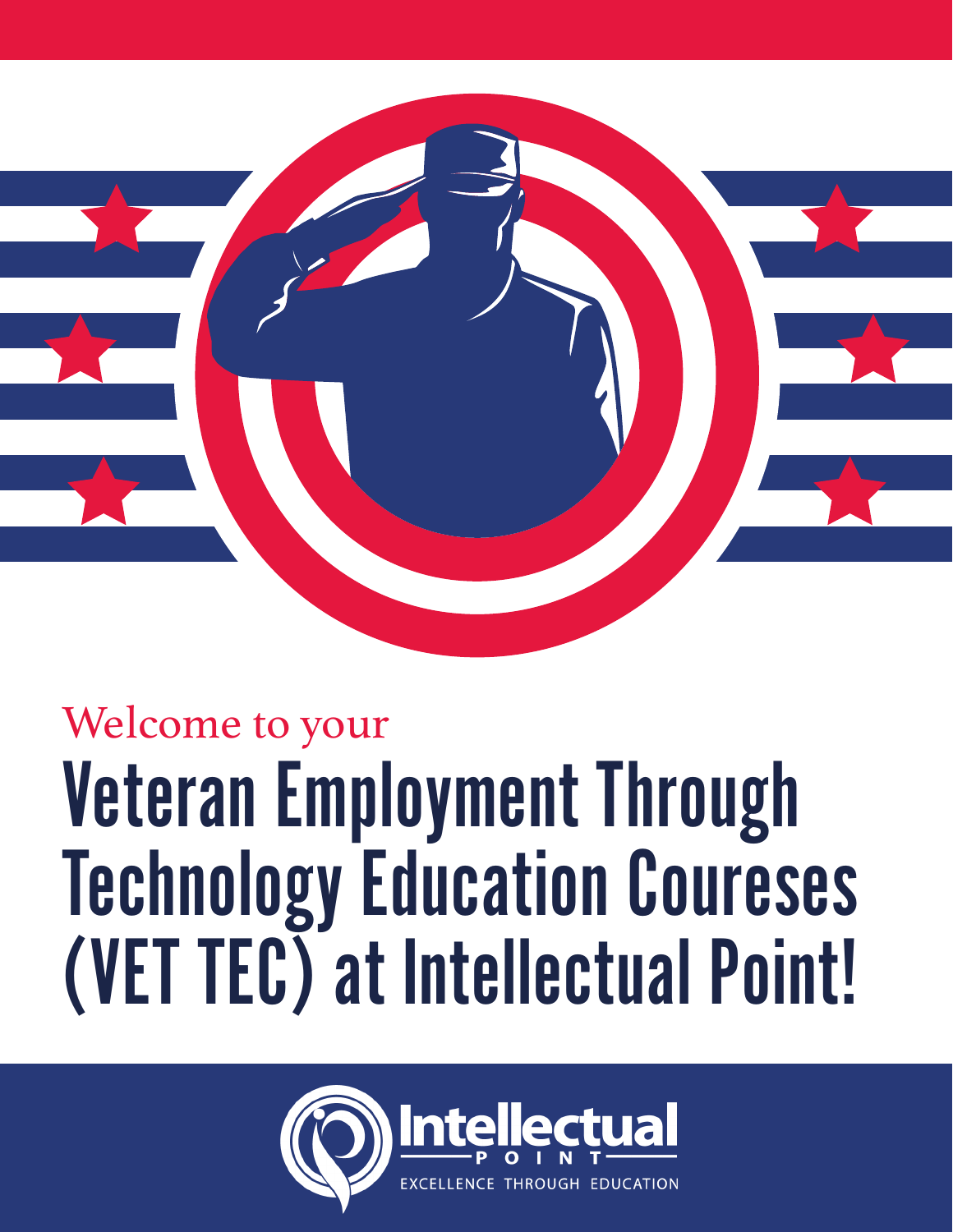

## Congratulations on finishing your VET TEC training program at Intellectual Point. *What comes next?*

As part of your participation in the VET TEC program you are required to actively participate in the VET TEC Employer Consortium. Here are the steps needed to successfully onboard:

Fill out the **[Resume Intake Form](https://info.intellectualpoint.com/en-us/resume-reg)** so we can help update your resume.

Create a **[LinkedIn profile](https://www.linkedin.com/)** or if you already have a profile, update your profile.

Utilize the **[Resume Engine](https://www.resumeengine.org/#/)** to upload your new updated resume. **[Resume Engine Checklist](https://www.sharedfedtraining.org/external/VBAEDU/REChecklist.pdf)**

Register for your first **[Employer Consortium](https://benefits.va.gov/gibill/fgib/vettecemployerconsortium.asp)** event.

Expect calls periodically from VA upon completion of your program to assist you with any resources needed to find meaningful employment.

## Did you know?

**VA's partnership with LinkedIn provides you the opportunity to receive one year of LinkedIn Premium Access for free. To enable LinkedIn Premium Access for your profile, click on the link in the email provided by the VET TEC Team. If you have not received the email, you may send an email to [VETTECPartner@VA.gov](mailto:VETTECPartner%40VA.gov?subject=) to request the access code. In the email subject line input "LinkedIn Premium Access Request."**

**703.554.3827** 

**[info@intellectualpoint.com](mailto:info%40intellectualpoint.com?subject=)**